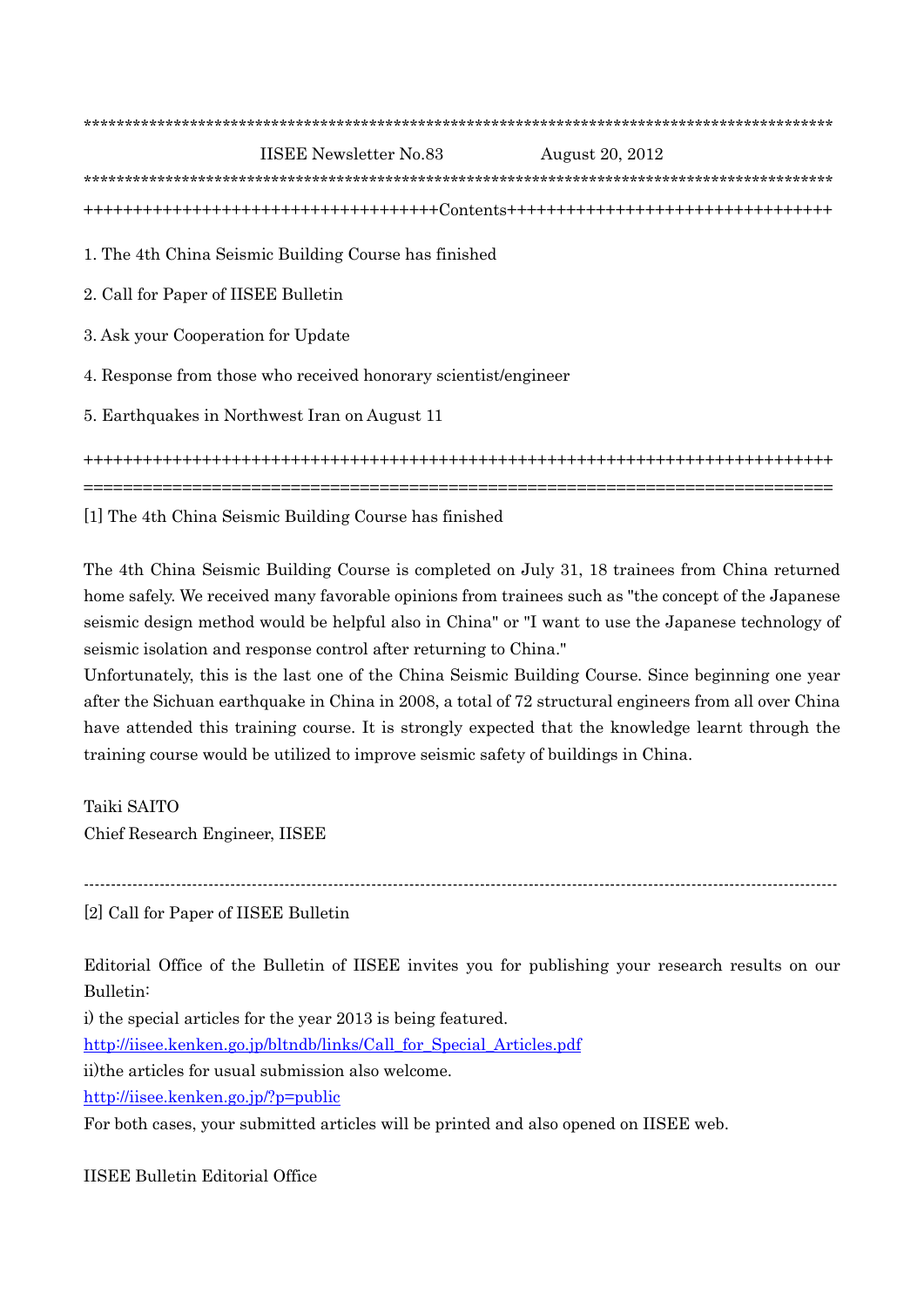-------------------------------------------------------------------------------------------------------------------------------------------

[3] Ask your Cooperation for Update

IISEE, Building Research Institute, has a web site of "Information Network of Earthquake Disaster Prevention Technologies" [\(http://iisee.kenken.go.jp/net/\)](http://iisee.kenken.go.jp/net/), so called "IISEE-NET". Some information is already obsolete, so we would like to revise it especially about the seismic design code in the following URL:

[http://iisee.kenken.go.jp/net/seismic\\_design\\_code/index.htm](http://iisee.kenken.go.jp/net/seismic_design_code/index.htm)

It is greatly appreciated if you provide us the latest information about the definition of design seismic force by text and figures to:

bri-office@kenken.go.jp

Taiki SAITO Chief Research Engineer, IISEE

-------------------------------------------------------------------------------------------------------------------------------------------

[4] Response from those who received honorary scientist/engineer

"Honorary Scientist of IISEE" (Colombia)

I always was very happy to have had the opportunity to visit Japan and spend one full year to realize its beauty, its culture, its knowledge and the spiritual strength of the Japanese People. On the occasion of the very strong tsunami of the 11th of March 2011 that hit especially the Tohoku region, I wrote to the IISEE expressing my feelings and our disposition. We had you, at IISEE, and all the People in Japan, in our hearts!

Rene van Hissenhoven, S.J. (Seismology course in 1970-1971)

"Honorary Engineer of IISEE" (Indonesia)

I am very honored to receive the Honorary Engineer of the International Institute of Seismology and Earthquake Engineering (IISEE). I hope the 50 years celebration of IISEE was successful and I shall be very glad to give a special lecture at the IISEE if I have the chance to visit Japan in the near future.

Ir. Teddy BOEN (Earthquake Engineering course in 1962-1963)

IISEE

-------------------------------------------------------------------------------------------------------------------------------------------